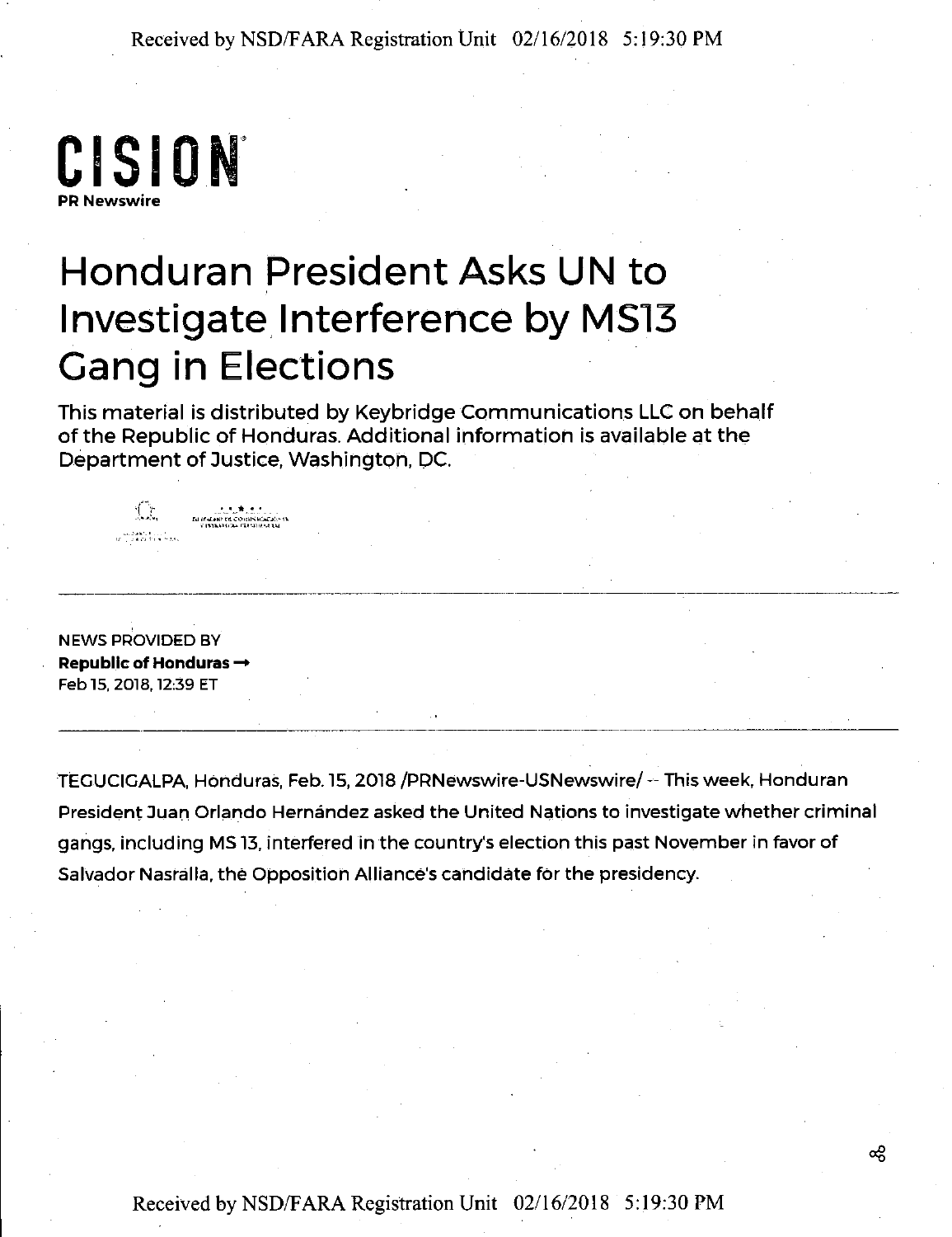



"There is strong evidence that members of organized criminal gangs tried to disrupt our national elections last November by intimidating voters and threatening their lives," Hernández said. "My administration is calling for a full investigation by the UN. We will not stand for these kinds of attacks on our democracy."

A UN mission arrived in Honduras earlier this month to begin the process of facilitating a dialogue among the National Party, the Opposition Alliance, and the Liberal Party -- the parties that fielded the top three presidential candidates in November's elections. President Hernandez, of the National Party, received 42.95 percent of the vote. Nasralla, of the Opposition Alliance, garnered 4124 percent; the Liberal Party's Luis Zelaya tallied 14.74 percent.

The Opposition Alliance's leaders, Nasralla and former Honduran president Manuel Zelaya, have refused to meet with the UN mission. At a press conference, President Hernández suggested that Nasralla and Zelaya have balked because they do not want to face questions from the international organization about their ties to organized crime and gangs, including MS 13. This week, Zelaya called for "10,000 commandos" to mobilize against the Honduran government.

Received by NSD/FARA Registration Unit 02/16/2018 5:19:30 PM